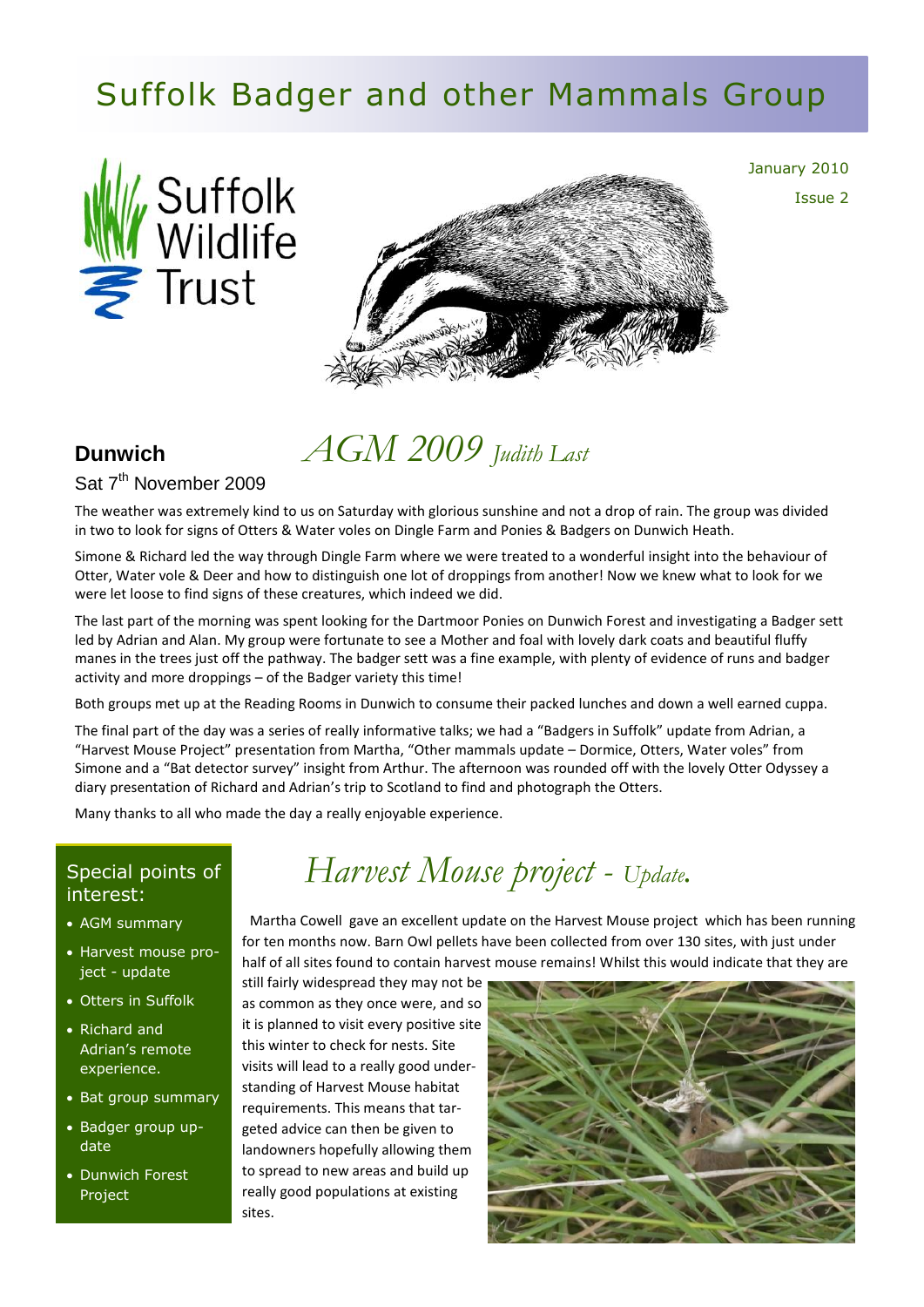Captains Wood—Good Barbastelle habitat - Arthur Rivett



### *Bat Group Surveys - Nick Gibbons*

The Suffolk Bat Group carried out further site surveys during 2009 across the County. The format of the survey has now settled into one of doing fixed points with as many as possible recorders rather than the walking a transect approach that had been used in previous years. By coordinating the start time of the recorders it is felt that a better idea of the bats usage of an area can be determined.

A major survey was carried out at the SWT reserve at Arger fen and also at Tiger Hill where a good range of bats was recorded with 45 and 55 Pipistrelle, Noctule, Serotine and Barbastelle as well as a Myotis which was probably Natterer's.

A rather different survey was carried out on Elveden Farms, where

the habitat is a mix of broadleaf and conifer belts and plantations, grass heath and large areas of arable. An initial survey had been carried out in the autumn of 2008 with the results being sufficiently interesting and so a full survey was carried out in June and August with 10 recording points. The results confirmed that 7 species of bat were recorded during the visits.

The surprising thing was that after the 45 and 55 Pipistrelle, the next most common bat was the Barbastelle. This confirms the burgeoning view that Barbastelle are not just a feature of ancient and broadleaf woodland but can be found in a wide variety of habitats. It was not possible to determine whether there was a roost site in the immediate vicinity but there has been a roost site recorded from an area only a couple of miles south. With a bat species that likes to move roosts every few weeks and is also so wide ranging in its feeding habitats much more work would be needed to isolate where they are roosting. Other bat species recorded on the site were Noctule, Serotine, a Myotis (probably Natterer's) and a possible sighting of a Brown long-eared bat.

The bat barbeque was held at the SWT Lackford reserve on 8<sup>th</sup> August and afterwards a walk around the reserve was carried out and recordings made of the bats. A total of seven species were noted. As well as the Pipistrelle, Noctule, Serotine and the ever present Barbastelle the group had Daubenton's bats skimming over the lakes. An additional Myotis (probably Natterer's) was also recorded. A recent barn survey had revealed a Natterer's roost only just down the valley from the lakes so this species was a strong possibility.

#### *Surveying Otters in Suffolk. Penny Hemphill*

Firstly, Malcolm Cook who has done a brilliant job in coordinating the county otter survey since 2002 has no longer got the time to continue. Malcolm set up and main-

tained a comprehensive spreadsheet which details the results of the surveys since then and which is a useful tool for the SWT and Environmental agency. I would like to take this opportunity to thank Malcolm very much for his hard work and commitment and am delighted that he is able to continue surveying for us. SWT is very fortunate that Neil Marjoram, a volunteer who is very interested in mammal work, is happy to carry on Malcolm's work.

The otter surveys (which also include surveying for Water Vole and Mink) provide important data for the SWT and in the last year's survey, a total of 257 sites were surveyed by 31 volunteers and SWT staff. Initial analysis of the data show that otter activ-

ity was recorded at 81% of these sites which is a significant increase since the last published report in 2005 when there was 54% otter activity recorded. Otters are now distributed throughout every river catchment in Suffolk and are using smaller water courses as the population increases. This is undoubtedly a conservation success story following the work done by the Water for Wildlife Project, dedicated landowners and volunteers.

It is important to continue to monitor this species so if you would like to be trained and get involved with surveying please contact Penny Hemphill or Neil Marjoram via the SWT at Ashbocking.



All pictures , unless otherwise stated have been taken by Adrian Hinchliffe

Special thanks to Martin Hancock, who at the AGM, very kindly agreed to take on the role of treasurer for the group, and joins Richard Woolnough, Dorothy Casey, Simone Bullion, Judith Last, Arthur Rivett, Matt Fidler and Adrian Hinchliffe on the "Working Group."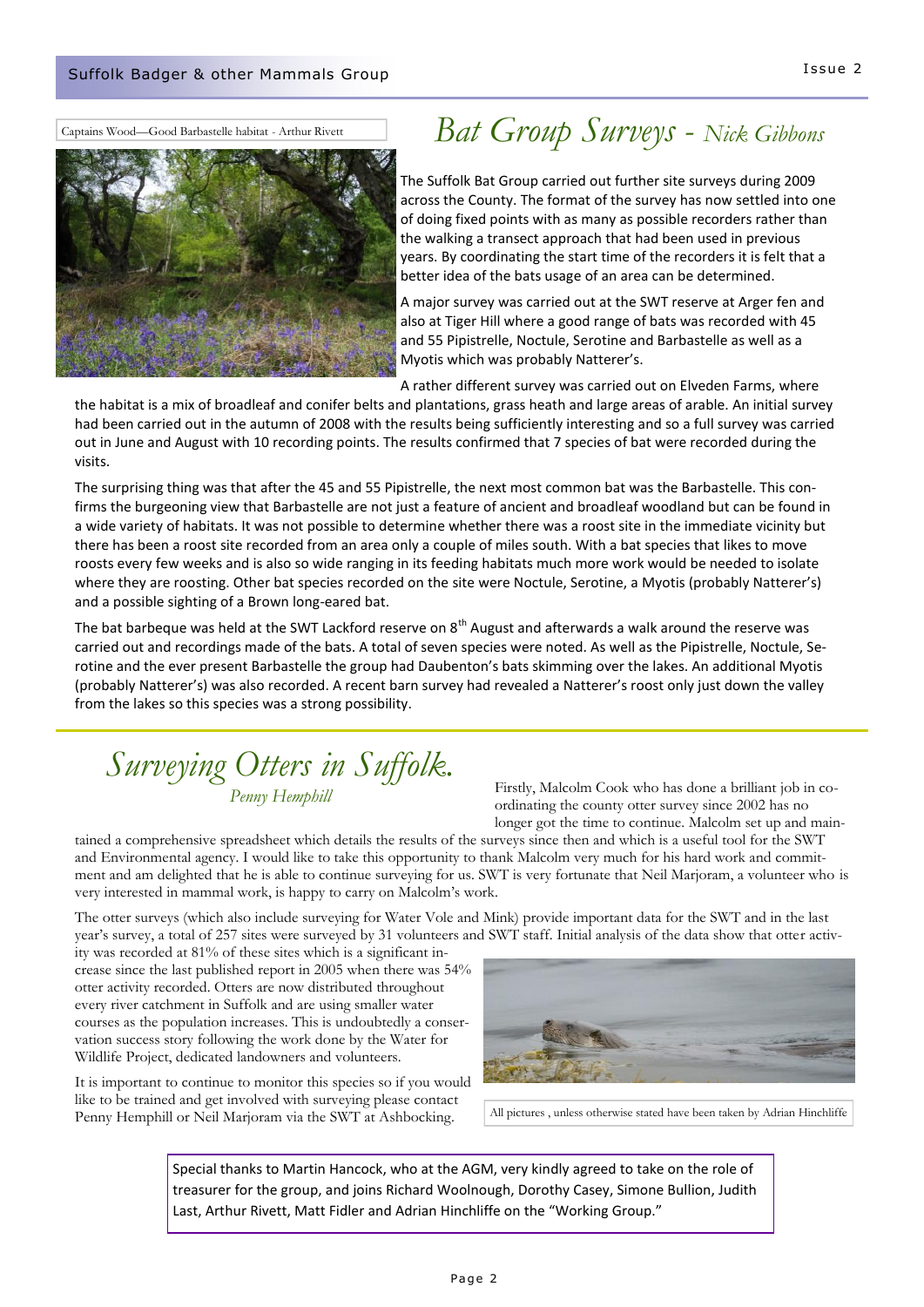# *Richard & Adrian's Trip report - Island of Carna*

September proved to be the highlight of 2009 for me. Richard Woolnough and I had a trip away to a remote Scottish island called "Carna". With no electric, phone signal and no TV, it proved to be a great adventure full of spectacular wildlife!

The first full day was packed full of excitement and anticipation. Richard spotted two Otters, an area next to the cottage window was set up and left baited with peanuts covered in golden syrup for Pine Marten, and the evening air was filled with the roaring of Red Deer stags!

Peering through the window, first thing the next morning, only added to the excitement, the peanuts had gone and Otter number 3 was soon spotted by Richard. Whilst I had been hiding on the shore amongst the rocks, a White tailed eagle flew directly over me and all this was before we'd even had breakfast! As the day continued Richard was up to number 5 on the Otter count and frustration at my inability to see these elusive creatures was starting to creep in. However, a boat trip out in the afternoon to Loch Teacuis, one of Margaret Grimwade's favourite Otter watching vista's, soon rekindled my



enthusiasm though, as we had great views of Common Seal hauled up on the rocks.

As daylight faded into the evening, excitement grew again as the peanut mixture was carefully placed in position, ready for our evening's entertainment. Alas, while I patiently waited, hoping to see the more arboreal member of the mustelidae family, something popped up from behind a rock and then suddenly disappeared again very quickly. As Richard joined me, we both peered through the glass window into the darkness, only to sit back on our chairs in disappointment as a wood mouse began eating the peanuts!



The following day I saw my first Scottish Otter (two actually) and this was the turning point in my quest to try and photograph an Otter. Later that afternoon we spotted another Otter in the same vicinity and I took my first Otter picture. I returned to the same location the next day and was rewarded with 65 minutes, watching an Otter feeding and swimming in the bay at quite close proximity.

On the penultimate day, we ventured out early again splitting up to scan the coastline. As I made my way through the wet heather I spotted an Otter close to the shore. After each dive I moved closer, and onto the rocks. The Otter then caught a fish and swam towards me before getting out onto the seaweed and began eating it approximately 60ft away. After a quick groom and spraint it slipped back into the water and began fishing again. As I continued to watch the Otter, I became aware of another two Otters who seemed more intent on playing and swimming after each other, rather than catching fish. These seemed

to be cubs. They climbed out onto some rocks opposite the bay where I was watching, so I turned my attention to the adult again who after eating a smaller fish out in the water, caught a larger item of prey and proceeded to swim behind some rocks and out of view. I had now lost view of all the otters and was contemplating moving when suddenly the two otters came out of the water right in front of me and started running up onto the rocks, heading directly for me! I tried to photograph them but with all the excitement, speed of their movement and sheer panic that I was going to scare them, I only managed a few blurred pictures. They were now too

close to photograph so I just froze and watched to my amazement as the first otter came round a rock in front of me and literally

touched my knee with its nose! Its nose suddenly flared wide open and the otter let out a sharp exhalation of disgust and quickly turned around and both Otters ran back towards the water. However the first otter then stopped and started looking around, but not at me, as if it didn't really understand what had just happened. I managed to regain my composure and started to photograph it again, trying to contain my emotions over what had just happened. After a few moments the Otter returned to the water and after one final emergence amongst the seaweed, it decided to swim off and join the other otter and they swam off into the bay. I sat there grinning from ear to ear totally oblivious to the biting midges and just thought to myself "Richard is never going to believe this" Until he sees the pictures!